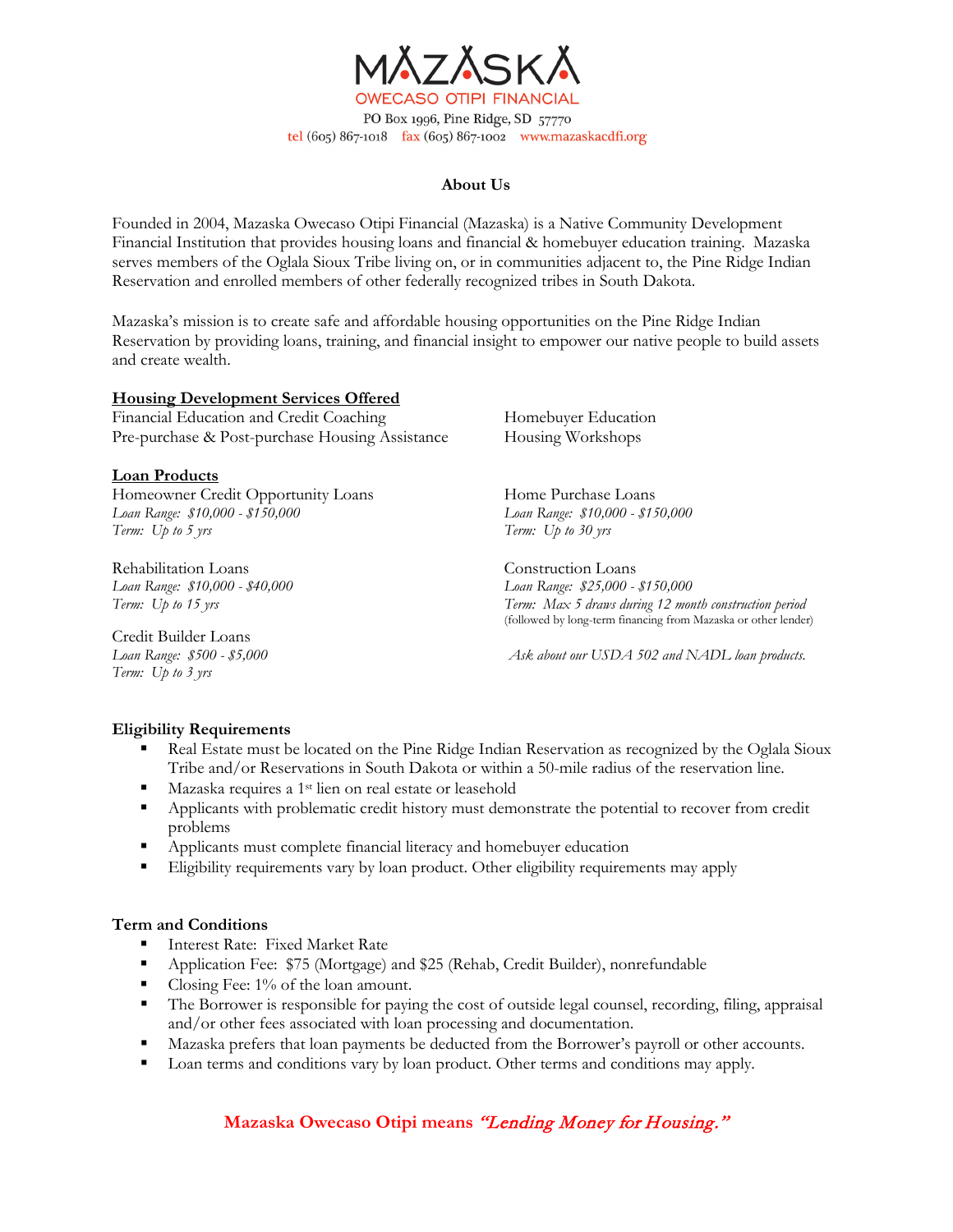

## **INTAKE FORM**

Mazaska Owecaso Otipi Financial (Mazaska) would like to better understand how we could provide you the best services possible. The personal and financial information you provide on this form will be used to assess and support your progress while you are a customer of Mazaska. All information is voluntary, confidential, and helps us continue to receive support from our contributor's and funders. Please fill out as completely as possible; a member of our staff is available to answer any questions you may have. Thank you.

| <b>GENERAL INFORMATION</b>                                                                                                                                                                                                                                                                                                          |                                                                                                                       |                     |                   |                  |
|-------------------------------------------------------------------------------------------------------------------------------------------------------------------------------------------------------------------------------------------------------------------------------------------------------------------------------------|-----------------------------------------------------------------------------------------------------------------------|---------------------|-------------------|------------------|
| Applicant                                                                                                                                                                                                                                                                                                                           |                                                                                                                       |                     |                   |                  |
| Mailing Address                                                                                                                                                                                                                                                                                                                     |                                                                                                                       |                     |                   |                  |
| City, State, Zip                                                                                                                                                                                                                                                                                                                    |                                                                                                                       |                     |                   |                  |
| Home Phone                                                                                                                                                                                                                                                                                                                          |                                                                                                                       | Cell Phone          |                   |                  |
| Work Phone                                                                                                                                                                                                                                                                                                                          |                                                                                                                       | Email               |                   |                  |
| Physical Address<br>(if different than above)                                                                                                                                                                                                                                                                                       |                                                                                                                       |                     |                   |                  |
| Community/District                                                                                                                                                                                                                                                                                                                  |                                                                                                                       |                     |                   |                  |
|                                                                                                                                                                                                                                                                                                                                     | Emergency Contact (Please provide contact information for one person we can call in case of emergency or if you move) |                     |                   |                  |
| Name                                                                                                                                                                                                                                                                                                                                |                                                                                                                       |                     |                   |                  |
| Phone Number                                                                                                                                                                                                                                                                                                                        |                                                                                                                       | Relationship to you |                   |                  |
|                                                                                                                                                                                                                                                                                                                                     | PERSONAL INFORMATION                                                                                                  |                     |                   |                  |
| Tribal Affiliation                                                                                                                                                                                                                                                                                                                  | $\Box$ OST $\Box$ Other                                                                                               |                     | Date of Birth     |                  |
| Enrollment #                                                                                                                                                                                                                                                                                                                        |                                                                                                                       |                     | Social Security # |                  |
|                                                                                                                                                                                                                                                                                                                                     | Have you ever served in the Armed Forces?                                                                             | $\Box$ Yes          |                   | $\square$ No     |
| <b>EDUCATION</b>                                                                                                                                                                                                                                                                                                                    |                                                                                                                       |                     |                   |                  |
| (Please check the highest level of education completed)                                                                                                                                                                                                                                                                             |                                                                                                                       |                     |                   |                  |
| $\Box$ Some College $\Box$ Vocational Certificate<br>$\Box$ Highs School Diploma $\Box$ GED<br>□ Some High School                                                                                                                                                                                                                   |                                                                                                                       |                     |                   |                  |
| Associates Degree<br>$\Box$ Bachelor's Degree $\Box$ Master's Degree                                                                                                                                                                                                                                                                |                                                                                                                       |                     |                   |                  |
| HOUSEHOLD INFORMATION                                                                                                                                                                                                                                                                                                               |                                                                                                                       |                     |                   |                  |
| "Household" includes: 1.) your financial dependents-for example, your dependent children, 2.) anyone you<br>depend on financially—for example, your parents, or 3.) anyone you are financially interdependent with—for<br>example, your spouse or partner. Your "household" may or may not be the same as the people you live with. |                                                                                                                       |                     |                   |                  |
| Marital Status                                                                                                                                                                                                                                                                                                                      | □ Married<br>$\Box$ Single                                                                                            | Divorced            |                   | $\Box$ Separated |
| Household Size                                                                                                                                                                                                                                                                                                                      | # of Adults (18 years and older)                                                                                      |                     | # of Children     | Total            |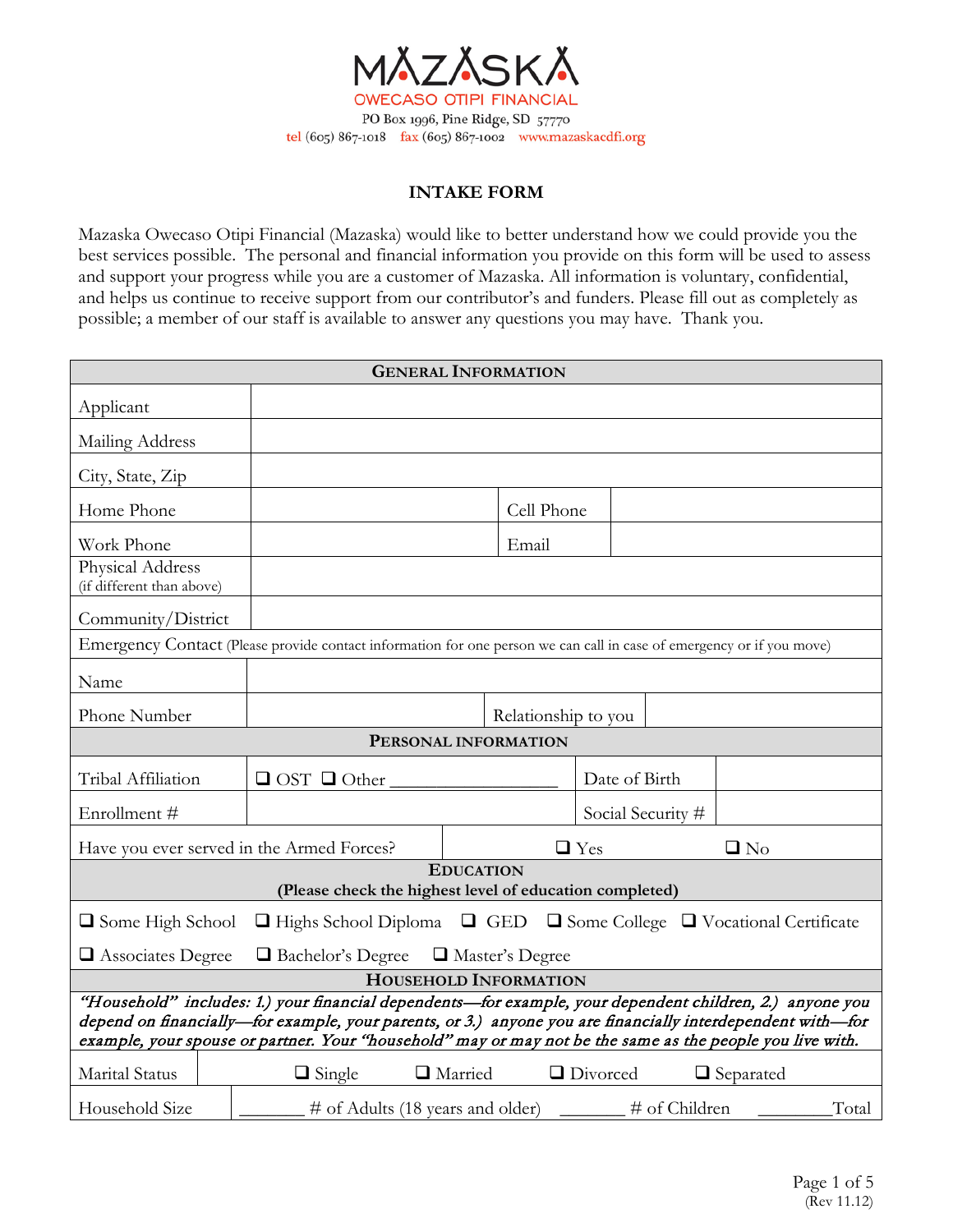| <b>EMPLOYMENT INFORMATION</b><br>(Please check all that apply, part-time is defined as less than 35 hrs./week)                     |                                                                                   |    |                     |                                        |                                     |
|------------------------------------------------------------------------------------------------------------------------------------|-----------------------------------------------------------------------------------|----|---------------------|----------------------------------------|-------------------------------------|
| $\Box$ Employed Full Time<br>□ Not Seeking Employment                                                                              |                                                                                   |    |                     |                                        |                                     |
| <b>E</b> Employed Part Time<br>$\Box$ Disabled, not seeking employment                                                             |                                                                                   |    |                     |                                        |                                     |
| $\Box$ Self Employed                                                                                                               |                                                                                   |    |                     | $\Box$ Retired, not seeking employment |                                     |
| $\Box$ Currently Seeking Employment                                                                                                |                                                                                   |    |                     |                                        |                                     |
| Current Employer                                                                                                                   |                                                                                   |    |                     |                                        |                                     |
| <b>Employer Address</b>                                                                                                            |                                                                                   |    |                     |                                        |                                     |
| City, State, Zip                                                                                                                   |                                                                                   |    |                     |                                        |                                     |
| Occupation/Title_                                                                                                                  |                                                                                   |    |                     | Length Yrs.                            | Mos.                                |
|                                                                                                                                    | <b>INCOME INFORMATION</b>                                                         |    |                     |                                        |                                     |
|                                                                                                                                    | Please provide gross income (before taxes) from all individuals in your household |    |                     |                                        |                                     |
| Monthly Income (employment)                                                                                                        |                                                                                   | \$ |                     |                                        |                                     |
|                                                                                                                                    | Other Monthly Income (government assistance, retirement etc.)                     | \$ |                     |                                        |                                     |
| <b>Total Monthly Income</b><br>\$                                                                                                  |                                                                                   |    |                     |                                        |                                     |
|                                                                                                                                    | PRELIMINARY NEEDS ASSESSMENT                                                      |    |                     |                                        |                                     |
| Do you have a checking or savings account?<br>$\Box$ Yes<br>$\Box$ No                                                              |                                                                                   |    |                     |                                        |                                     |
| Do you have a household budget?<br>$\Box$ Yes<br>$\square$ No                                                                      |                                                                                   |    |                     |                                        |                                     |
| Do you know your credit score?                                                                                                     |                                                                                   |    |                     | $\Box$ Yes                             | $\square$ No                        |
| Are you interested in purchasing a home?                                                                                           |                                                                                   |    |                     | $\Box$ Yes                             | $\Box$ No                           |
| Have you ever owned a home?<br>$\Box$ Yes<br>$\Box$ No                                                                             |                                                                                   |    |                     |                                        |                                     |
| Do you currently own a home or rent?                                                                                               |                                                                                   |    |                     |                                        | $\Box$ Own $\Box$ Rent $\Box$ Other |
| What is your biggest concern or needs around purchasing a home?                                                                    |                                                                                   |    |                     |                                        |                                     |
|                                                                                                                                    |                                                                                   |    |                     |                                        |                                     |
|                                                                                                                                    |                                                                                   |    |                     |                                        |                                     |
| <b>MAZASKA'S PROGRAMS &amp; SERVICES</b><br>(Please specify the programs and services you are interested in, check all that apply) |                                                                                   |    |                     |                                        |                                     |
| <b>OCredit Education</b>                                                                                                           | <b>O</b> Green Building Techniques                                                |    |                     |                                        | <b>Home Improvement Loan</b>        |
| <b>T</b> Foreclosure Prevention<br><b>Homeownership Education</b>                                                                  |                                                                                   |    | <b>Home</b> Loan    |                                        |                                     |
| Home Maintenance Education<br><b>OCredit Builder Loan</b>                                                                          |                                                                                   |    | $\Box$ I'm Not Sure |                                        |                                     |
|                                                                                                                                    |                                                                                   |    |                     |                                        |                                     |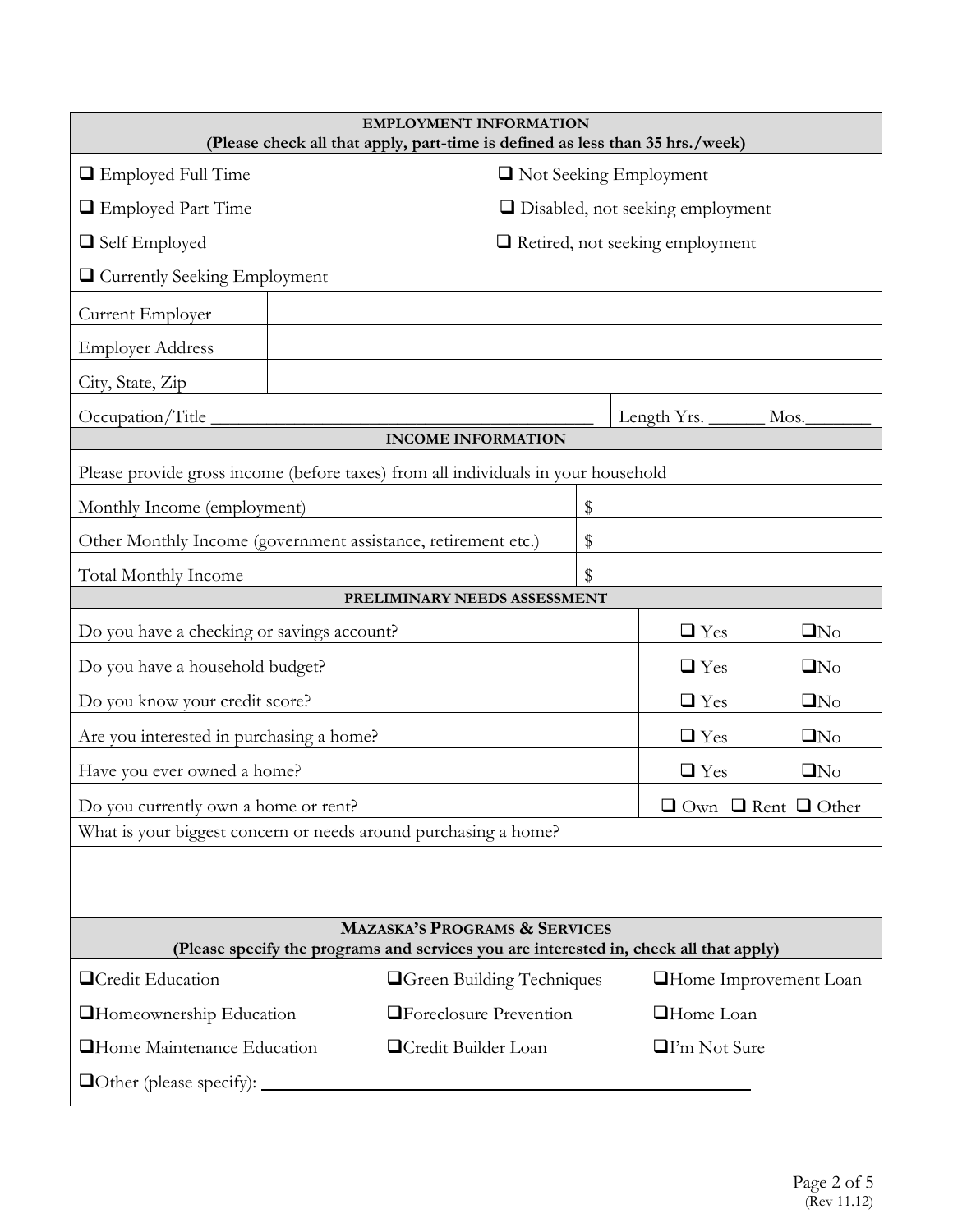The following information is requested by the federal government in order to monitor compliance with federal laws prohibiting discrimination against applicants or recipients on the basis of ethnicity, race and gender. You are not required to furnish this information, but are encouraged to do so. This information will not be used in evaluating your application or to discriminate against you in any way. However, if you choose not to furnish the information, Mazaska Owecaso Otipi Financial is required to note the ethnicity, race, and gender of individual applications on the basis of visual observation or surname.

 $\Box$  I do not wish to furnish gender, ethnicity and race information. Initials:  $\Box$ 

I will furnish the information: *(Please complete section below)*

|       | Gender: $\Box$ Female $\Box$ Male                                     | Ethnicity: $\Box$ Hispanic $\Box$ Non-Hispanic   |
|-------|-----------------------------------------------------------------------|--------------------------------------------------|
| Race: | $\Box$ Native American<br>$\Box$ Pacific Islander<br>African American | $\Box$ Caucasian<br>$\Box$ Asian<br>$\Box$ Other |

| <b>FOR OFFICE USE ONLY</b>                                     |          |                           |  |
|----------------------------------------------------------------|----------|---------------------------|--|
| Gender, ethnicity, and race information above was provided by: | Annhcani | Mazaska<br>. Staff Member |  |

# **CUSTOMER CERTIFICATION**

My signature below certifies that all information provided in this form is accurate and complete to the best of my knowledge.

Signature Date

# **PARENT/GUARDIAN SIGNATURE (FOR PERSONS UNDER 18)**

My signature below certifies that I am a parent or guardian of the minor, and I consent to his/her participation in Mazaska Owecaso Otipi Financials programs and services.

 $\_$  , and the contribution of the contribution of  $\overline{\phantom{a}}$  , and  $\overline{\phantom{a}}$  , and  $\overline{\phantom{a}}$  , and  $\overline{\phantom{a}}$ 

Signature Date

| <b>FOR OFFICE USE ONLY</b>                                                                                                   |                         |  |                               |                         |  |
|------------------------------------------------------------------------------------------------------------------------------|-------------------------|--|-------------------------------|-------------------------|--|
| Date Received:                                                                                                               | Date Entered (TEA):     |  |                               | Reviewed by:            |  |
|                                                                                                                              |                         |  |                               | (Staff Initials)        |  |
| HHS Level: $\Box$ 100% $\Box$ 150% $\Box$ 200%<br>HUD LMI: $\Box$ Extremely Low (30%) $\Box$ Very Low (50%) $\Box$ Low (80%) |                         |  |                               |                         |  |
| Personal Release Received:                                                                                                   | $\Box$ No<br>$\Box$ Yes |  | Information Release Received: | $\Box$ Yes<br>$\Box$ No |  |

 $\_$  , and the contract of the contract of the contract of the contract of the contract of the contract of the contract of the contract of the contract of the contract of the contract of the contract of the contract of the

 $\_$  , and the contract of the contract of the contract of the contract of the contract of the contract of the contract of the contract of the contract of the contract of the contract of the contract of the contract of the Print Name Relationship to Minor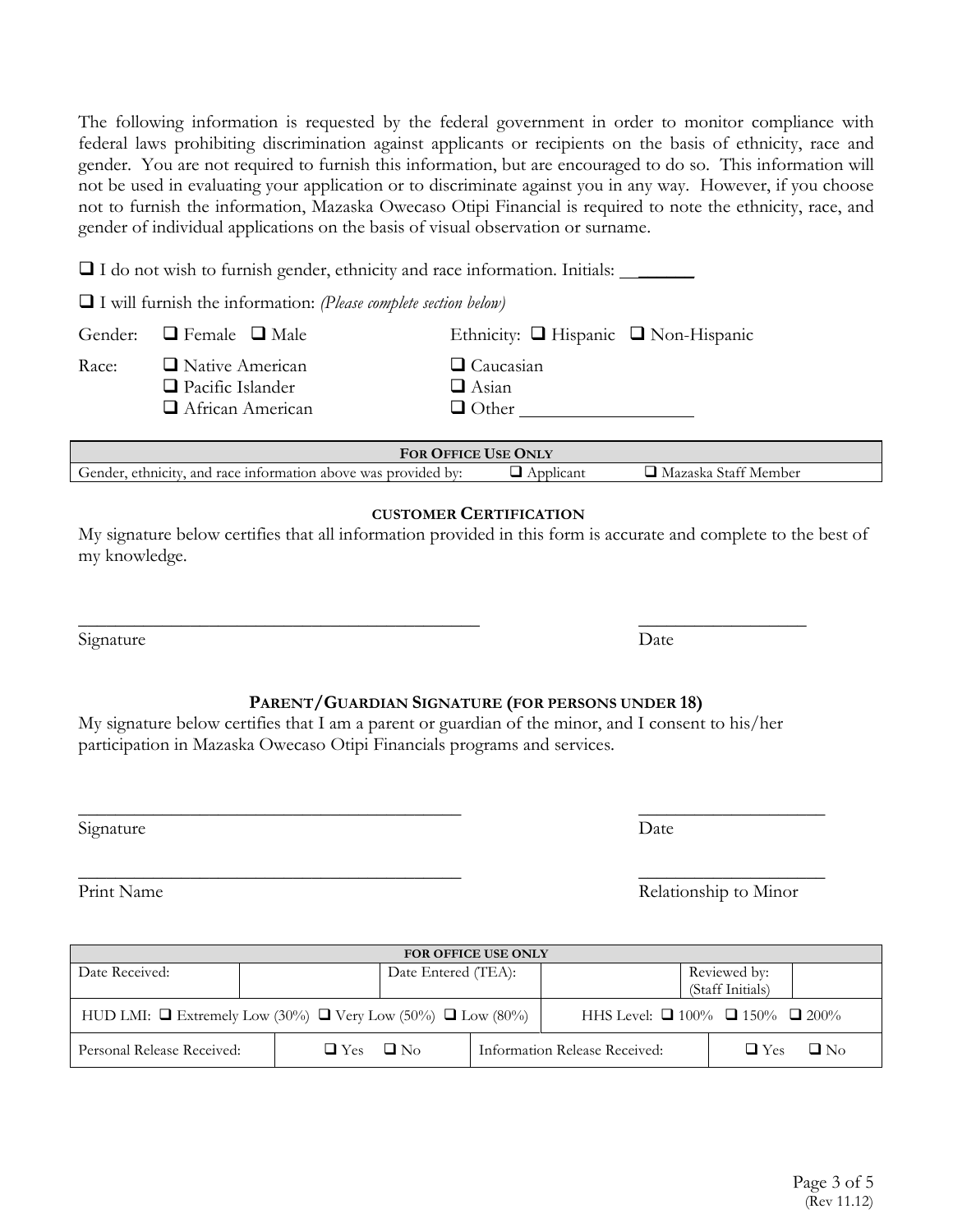

PO Box 1996, Pine Ridge, SD 57770 tel (605) 867-1018 fax (605) 867-1002 www.mazaskacdfi.org

## **PERSONAL RELEASE FORM**

I, the undersigned, hereby grant permission to Mazaska Owecaso Otipi Financial, Inc., to Photograph/videotape me and to record my voice, speeches, performances, poses, acts, plays and appearances, and use my picture, photograph, silhouette and other reproductions of my physical likeness and sound as part of our marketing and PR programs, including websites and the unlimited distribution, advertising, promotion, exhibition and exploitation of said websites and marketing material by any method or device now known or hereafter devised in which the same may be used, and/or incorporated and/or exhibited and/or exploited.

I agree that I will not assert or maintain against you, your successors, assigns and licensees, any claim, action, suit or demand of any kind or nature whatsoever, including but not limited to, those grounded upon invasion of privacy, rights or publicity or civil rights, or for any other reason in connection with your authorized use of my physical likeness and sound in the material as herein provided. I hereby release you, your successors, assigns and licensees, and each of them, from and against any and all claims, liability, demands, actions, cause of action(s), costs and expenses whatsoever, at law or in equity, known or unknown, anticipated or unanticipated, which I ever had, now have, or may, shall, or hereafter have by reason, matter, cause or thing arising out of your use as herein provided.

I affirm that I, nor anyone acting for me, gave or agreed to give anything of value to any of your employees or any representatives of any organization or entity for arranging my appearance in your material or on the websites.

I have read the foregoing and fully understand the meaning and effect thereof and, intending to be legally bound, I have signed this release.

| Signature  |                                                                                                                                                                                                                                    | Date  |                       |
|------------|------------------------------------------------------------------------------------------------------------------------------------------------------------------------------------------------------------------------------------|-------|-----------------------|
| Print Name |                                                                                                                                                                                                                                    |       |                       |
| Address    | City                                                                                                                                                                                                                               | State | $\operatorname{Zip}$  |
|            | PARENT/GUARDIAN SIGNATURE (FOR PERSONS UNDER 18)<br>My signature below certifies that I am a parent or guardian of the minor, and I consent to his/her<br>participation in Mazaska Owecaso Otipi Financials programs and services. |       |                       |
| Signature  |                                                                                                                                                                                                                                    | Date  |                       |
| Print Name |                                                                                                                                                                                                                                    |       | Relationship to Minor |